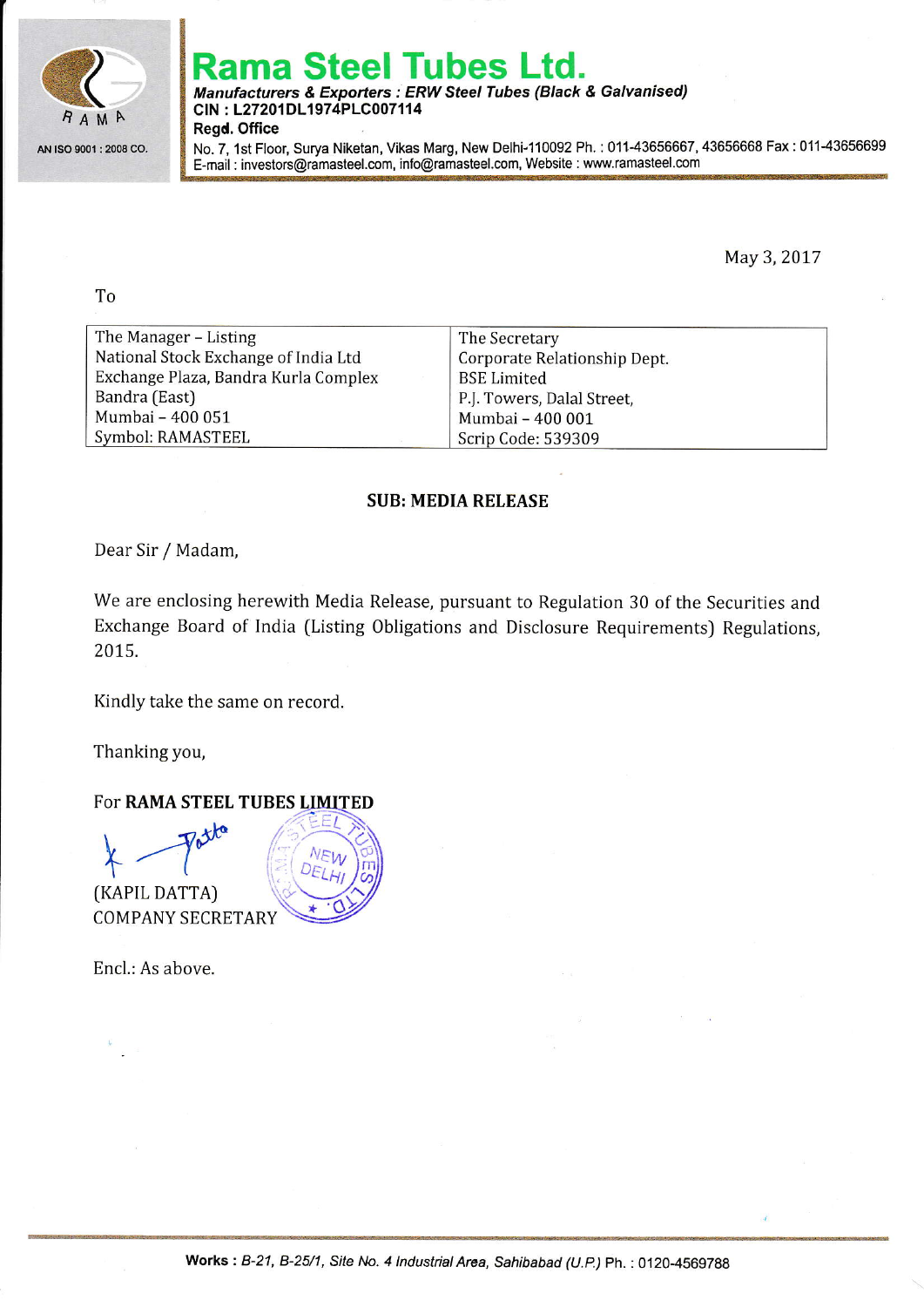

No. 7, 1st Floor, Surya Niketan, Vikas Marg, New Delhi-110092 Ph. : 011-43656667, 43656668 Fax : 011-43656699 E-mail : investors@ramasteel.com, info@ramasteel.com, Website : wwwramasteel.com

New Delhi, May 3, 2017: Rama Steel Tubes Limited (BSE: 539309, NSE: RAMASTEEL), a leading player in the manufacturing of ERW pipes, has appointed Mr. J.M Singhal as President  $-$ Operations.

# Subject:- Announcement regarding appointment of Mr. J.M Singhal as President -**Operations**

ln compliance of Regulation 30 of SEBI (Listing obligations and Disclosure Requirements) Regulations, 2015, this is to inform that the Company has appointed Mr. J.M Singhal as President - Operations w.e.f. May 1, 2017.

Mr. J.M Singhal has more than three decades of experience in industrial projects, engineering and management affairs. His vast understanding and experience in the steel industry will add a lot of value to our Company, helping us achieve greater efficiencies and build scale. He has also been associated with various ventures in different capacities and is acquainted with the latest industrial trends and technologies.

Prior to joining Rama Steel Tubes, Mr. J.M Singhal was the Managing Director of Gallium lndustries Ltd. He has also held leadership roles in APL Apollo Tubes Ltd. and Surya Roshni Ltd. as Vice President  $-$  Operations and President  $-$  Operations respectively. Mr. J. M Singhal is a B. Tech in Electronics from REC Kurukshetra, Haryana.

He has also travelled extensively across the world and is familiar with best practice standards in the industry.

Speaking about his appointment, Mr. Richi Bansal, Director & CEO said, "We are extremely happy to have Mr. J.M Singhal as President-Operations of our Company. He will add great value to our Company, bringing in best practice standards from his wide range of expertise across various functions and organizations. We are confident, his leadership will help us scale new heights and aid in our growth journey across India. I extend my heartfelt welcome to him and wish him the best in ĒΕ this new role."VEW

DELK